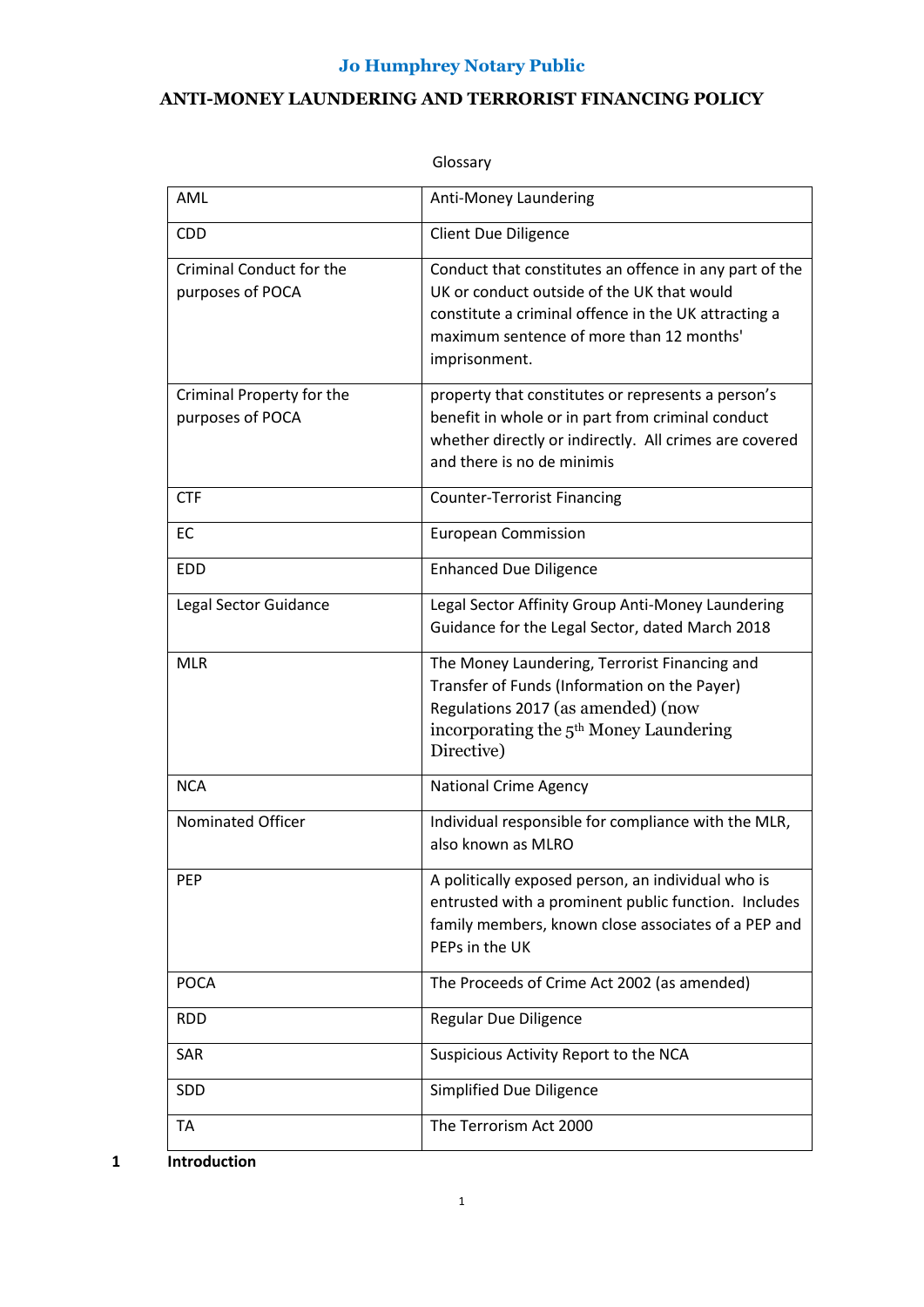# **ANTI-MONEY LAUNDERING AND TERRORIST FINANCING POLICY**

1.1 This policy contains the procedures I have adopted to comply with my obligations under the MLR.

## **2 Definition of money laundering and terrorist financing**

- 2.1 Money laundering is the process through which the origin of the proceeds of crime is changed so that the proceeds appear to be legitimate.
- 2.2 Terrorist financing is providing or collecting funds to be used to carry out an act of terrorism.

# **3 The role of a Notary in the AML and CTF regime**

- 3.1 A Notary Public is an independent legal professional for the purposes of the AML and CTF regimes.
- 3.2 As a Notary Public, I have obligations under the AML and CTF regimes to spot and report money laundering and terrorist financing. Failure to meet these obligations can lead to criminal penalties, substantial fines and damage to my reputation.

## 4 **The stages of Money Laundering**.

**Placement**—placing criminal property into the financial system **Layering**—moving money that has been placed in the financial system to obscure its origin **Integration**—the money ultimately reappears in the financial system as legitimate funds My notarial practice is at greatest risk of becoming involved in the layering stage but could be involved in any stage.

#### **5 Red Flags**

- 5.1 I am alert to the warning signs of money laundering and terrorist financing and I am obliged to make the sort of enquiries that a reasonable person with the same qualifications, knowledge and experience as I would make.
- 5.2 Typical signs (Red Flags) of money laundering and terrorist financing can be:
	- 5.2.1 obstructive or secretive clients
	- 5.2.2 clients who do not appear to be running the transaction
	- 5.2.3 corporate clients that I can't find online or that use free email addresses
	- 5.2.4 clients who have unusual knowledge of the AML and CTF regime
	- 5.2.5 clients based a long way from me with no apparent reason for instructing me
	- 5.2.6 clients who provided false or stolen identification documentation
	- 5.2.7 clients or instructions involving high-risk third countries—which means a country that has been identified by the EC as high-risk. The EC formally adopted a list of high-risk third countries in 2019, contained i[n Commission Delegated](http://eur-lex.europa.eu/legal-content/EN/TXT/?uri=uriserv%3AOJ.L_.2016.254.01.0001.01.ENG%20%20) Regulation [\(EU\) 2016/1675](http://eur-lex.europa.eu/legal-content/EN/TXT/?uri=uriserv%3AOJ.L_.2016.254.01.0001.01.ENG%20%20)
	- 5.2.8 corporate clients with unusual or excessively complex structures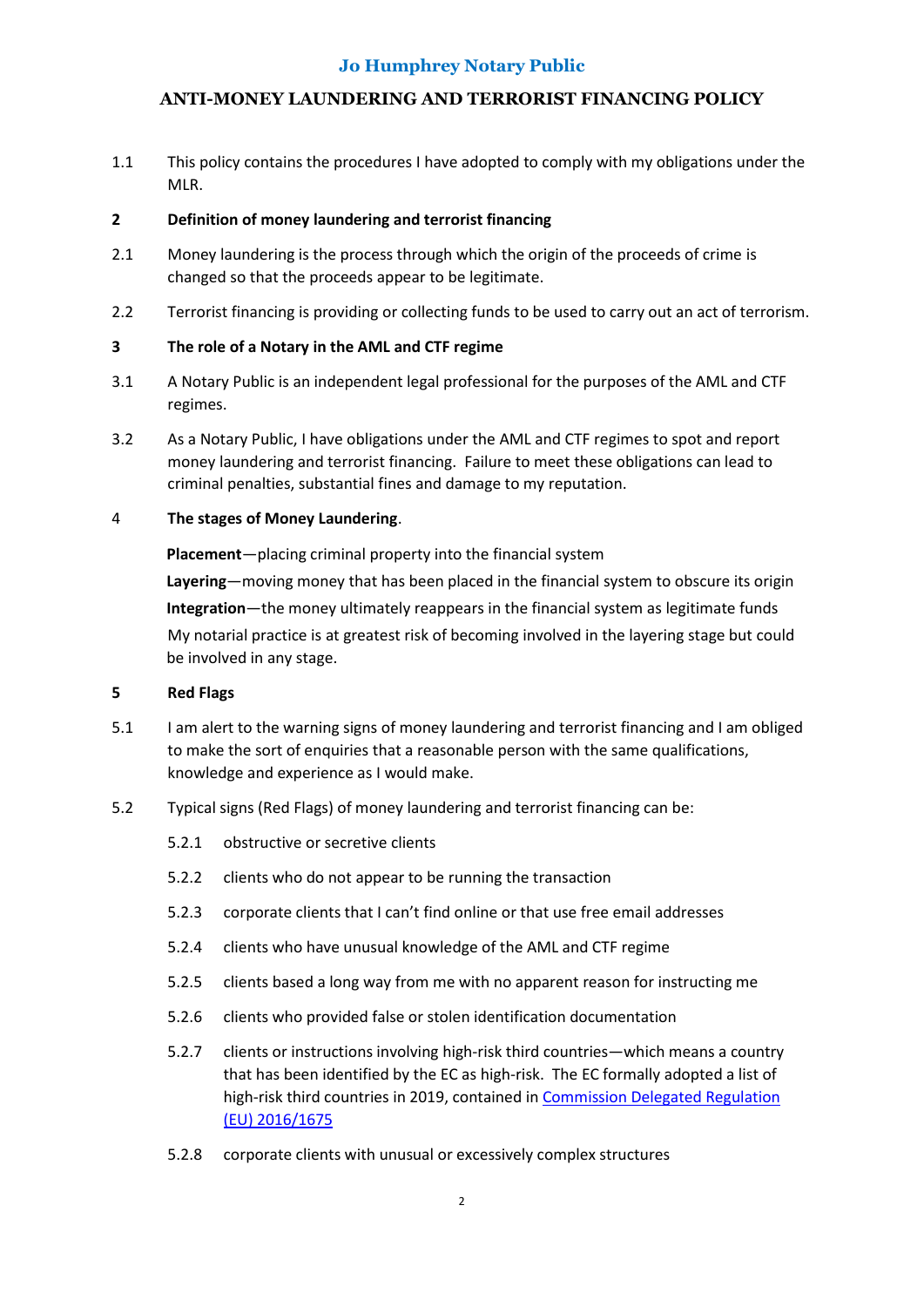# **ANTI-MONEY LAUNDERING AND TERRORIST FINANCING POLICY**

- 5.2.9 long-term clients that start making requests that are out of character
- 5.2.10 clients who request arrangements that do not make commercial sense
- 5.2.11 client who have criminal associations
- 5.2.12 instructions that change for no logical reason
- 5.2.13 clients who want to pay me higher fees than usual
- 5.2.14 clients who put me under pressure to meet them and witness their signature via video conference
- 5.2.15 clients who put me under pressure to relax my usual identity verification procedures or to accept unusual documents in support of my verification when I do not feel comfortable to do so or it does not make sense

#### **6 Money laundering offences under POCA**

- 6.1 The principal offences Carry a maximum penalty of 14 years' imprisonment, a fine or both.
	- 6.1.1 POCA section 327

An offence is committed if someone conceals, disguises, converts, transfers, or removes from the UK criminal property. This includes concealing or disguising its nature, source, location, disposition, movement, or ownership or any rights with respect to it.

6.1.2 POCA section 328

An offence is committed if someone enters into or becomes concerned in an arrangement which they know or suspect facilitates the acquisition, retention, use or control of criminal property by or on behalf of another

6.1.3 POCA section 329

An offence will be committed if someone acquires, uses, or has possession of criminal property.

#### 6.2 Tipping-off and prejudicing an investigation

- 6.2.1 An offence will be committed if someone discloses that they, or anyone else has made a SAR to the NCA of information which came to them in the course of business, and that disclosure is likely to prejudice any investigation that might be conducted.
- 6.2.2 The offence of prejudicing an investigation will be committed if someone discloses that an investigation is being contemplated or carried out and that disclosure is likely to prejudice that investigation.

#### **7 Terrorist financing offences**

7.1 The TA introduces offences similar to those contained in POCA, for example, the offences of fundraising, use or possession, and tipping-off.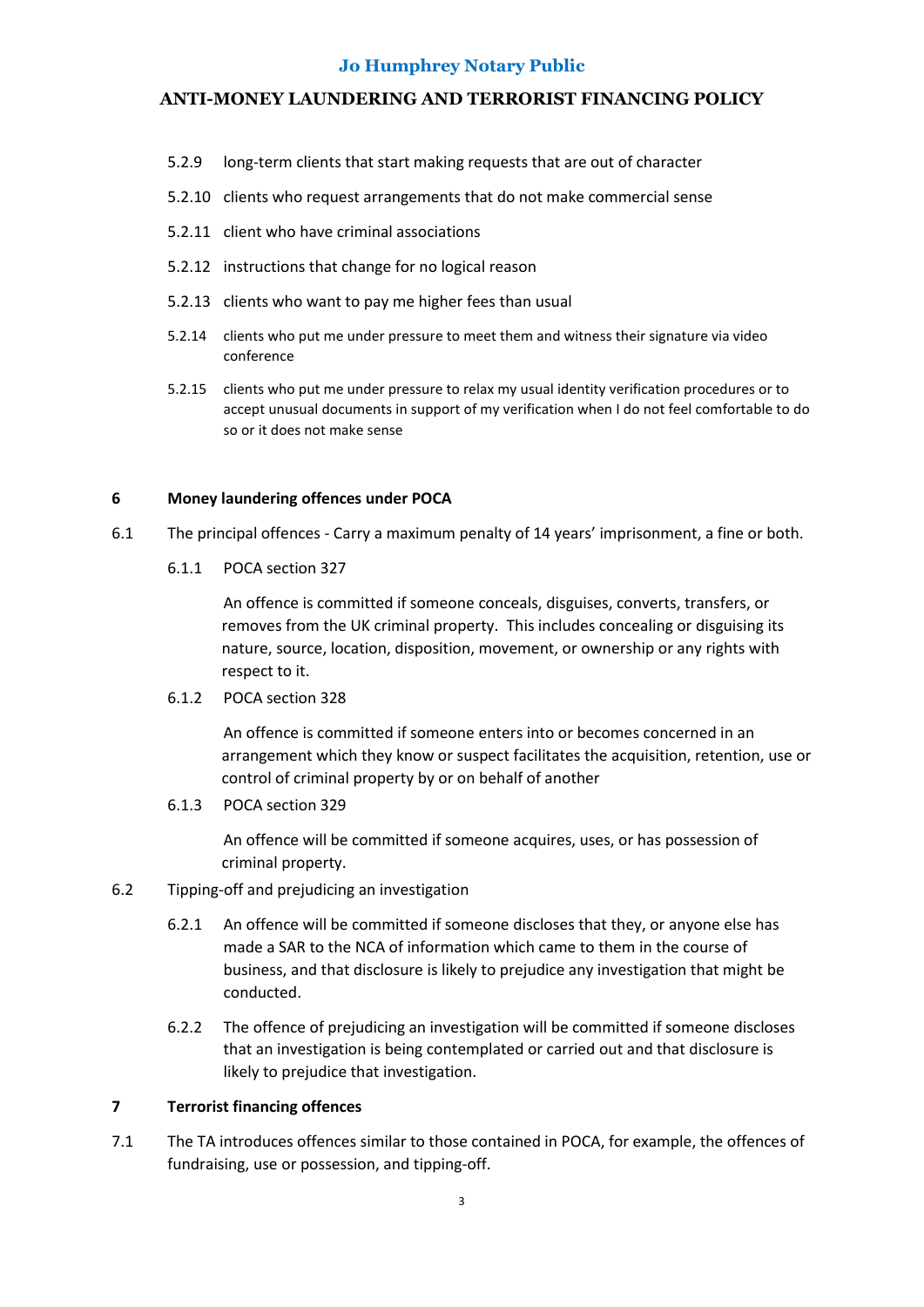# **ANTI-MONEY LAUNDERING AND TERRORIST FINANCING POLICY**

# **8 MLR**

8.1 The MLR require me to introduce systems and controls to combat money laundering and terrorist financing. They apply to notaries in relation to certain types of work only. Failure to comply with the MLR can carry a maximum penalty of two years' imprisonment, a fine or both.

## **9 Reporting suspicions – a SAR**

- 9.1 POCA and TA impose obligations to report knowledge or suspicion of money laundering or terrorist financing by way of a SAR.
- 9.2 Knowledge and Suspicion

'Knowledge' under POCA means actual knowledge.

'Suspicion' is a possibility which is more than fanciful. A vague feeling of unease will not suffice. There is no requirement for the suspicion to be clear or firmly grounded on specific facts, but there must be a belief which is beyond mere speculation. The test for whether you hold a suspicion is generally subjective, but there is an objective element to the test, ie would a reasonable person, with the same knowledge, experience and information, have formed a suspicion.

9.3 After a SAR has been lodged with the NCA they have seven working days following receipt to decide whether to give consent. If they give consent, or do not refuse consent, I have a defence to a principal money laundering or terrorist financing offence so I can continue to act within the limits of the consent requested. If the NCA refuse consent they have a further 31 days to take action. If I hear nothing within this period, I am deemed to have consent. In exceptional circumstances the NCA may apply to court to extend the period for further 31 day periods, up to a maximum of 186 days over the original 31 days.

#### **10 CDD**

- 10.1 CDD is required when I am instructed to act on the types of transaction listed in Regulation 12 of the MLR (which I have set out below in subclauses numbered 10.1.1 – 10.1.5) and the exemptions set out in the Legal Sector Guidance do not apply:
	- 10.1.1 The buying and selling of real property or business entities;
	- 10.1.2 The managing of client money, securities or other assets;
	- 10.1.3 The opening of management of bank, savings or securities accounts;
	- 10.1.4 The organisation of contributions necessary for the creation, operation or management of companies;
	- 10.1.5 The creation, operation or management of trusts, companies or similar structures.
- 10.2 The Legal Sector Guidance, which is approved by HM Treasury, states that the MLR do not apply to work undertaken by a notary as a public certifying officer where he or she has no substantive role in the underlying transaction. As such, the MLR do not apply to many aspects of my practice, including the taking of affidavits and declarations, protests, translating, certifying the execution of documents and authentication work in general.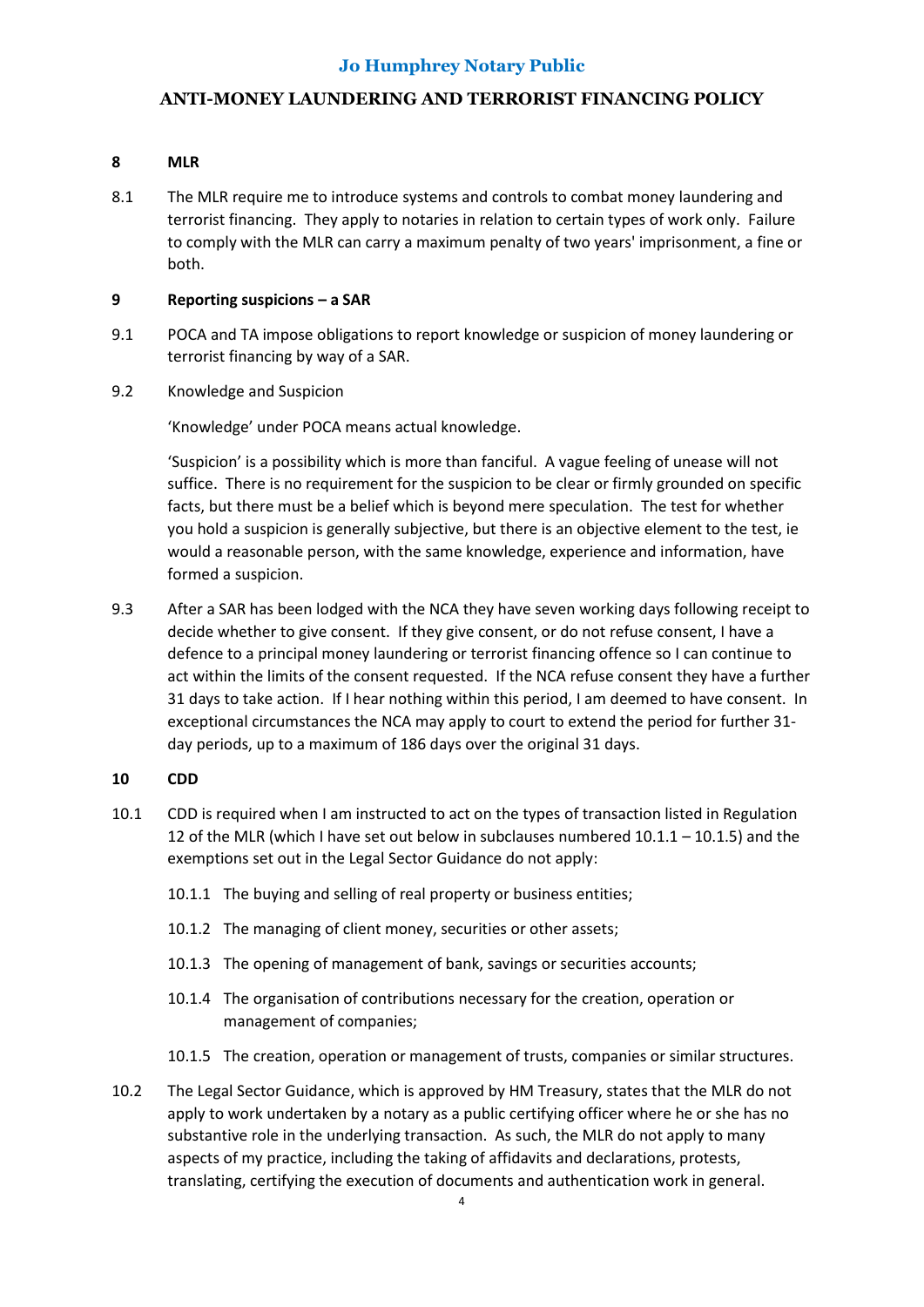# **ANTI-MONEY LAUNDERING AND TERRORIST FINANCING POLICY**

Although the MLR will not apply to work of that nature, as I offer notarial services, I am still subject to obligations under the Notaries Practice Rules and Code of Practice positively to identify appearing parties and to keep records of the method of identification employed. I will determine with each new instruction whether the MLR will apply and will undertake CDD as required.

- 10.3 There are four components of CDD:
	- 10.3.1 identifying and verifying the client's identity
	- 10.3.2 identifying the beneficial owner where this is not the client
	- 10.3.3 obtaining details of the purpose and intended nature of the business relationship
	- 10.3.4 to conduct ongoing monitoring of business relationships with my clients.
- 10.4 There are three levels of CDD:
	- 10.4.1 simplified due diligence (SDD)
	- 10.4.2 enhanced due diligence (EDD)
	- 10.4.3 regular due diligence (RDD)
- 10.5 Beneficial owners

Where the client is beneficially owned by another person, I take reasonable measures to verify the identity of the beneficial owner so that I am satisfied that I know who they are, and if the beneficial owner is a trust, company, foundation or similar entity, I take reasonable measures to understand the ownership and control structure of that entity

10.6 Person acting on the client's behalf

Where a person is purporting to act on behalf of the client, I verify that they are authorised to act on the client's behalf, identify them, and verify their identity on the basis of documents or information obtained from a reliable independent source.

- 10.7 I conduct CDD, if required:
	- 10.7.1 when I establish a business relationship with a client
	- 10.7.2 when I carry out an occasional transaction for a client
	- 10.7.3 when I suspect money laundering or terrorist financing
	- 10.7.4 when I doubt the authenticity or adequacy of documents or information previously obtained for the purposes of identification or verification
	- 10.7.5 where the client has not been in regular contact for three years or more
	- 10.7.6 in relation to existing clients, when their circumstances change.
- 10.8 I determine the extent of my CDD measures on a risk-sensitive basis, depending on the type of client, business relationship and the matter. I must also be able to demonstrate to the Faculty Office, my supervisory body, that the extent of my CDD measures are appropriate in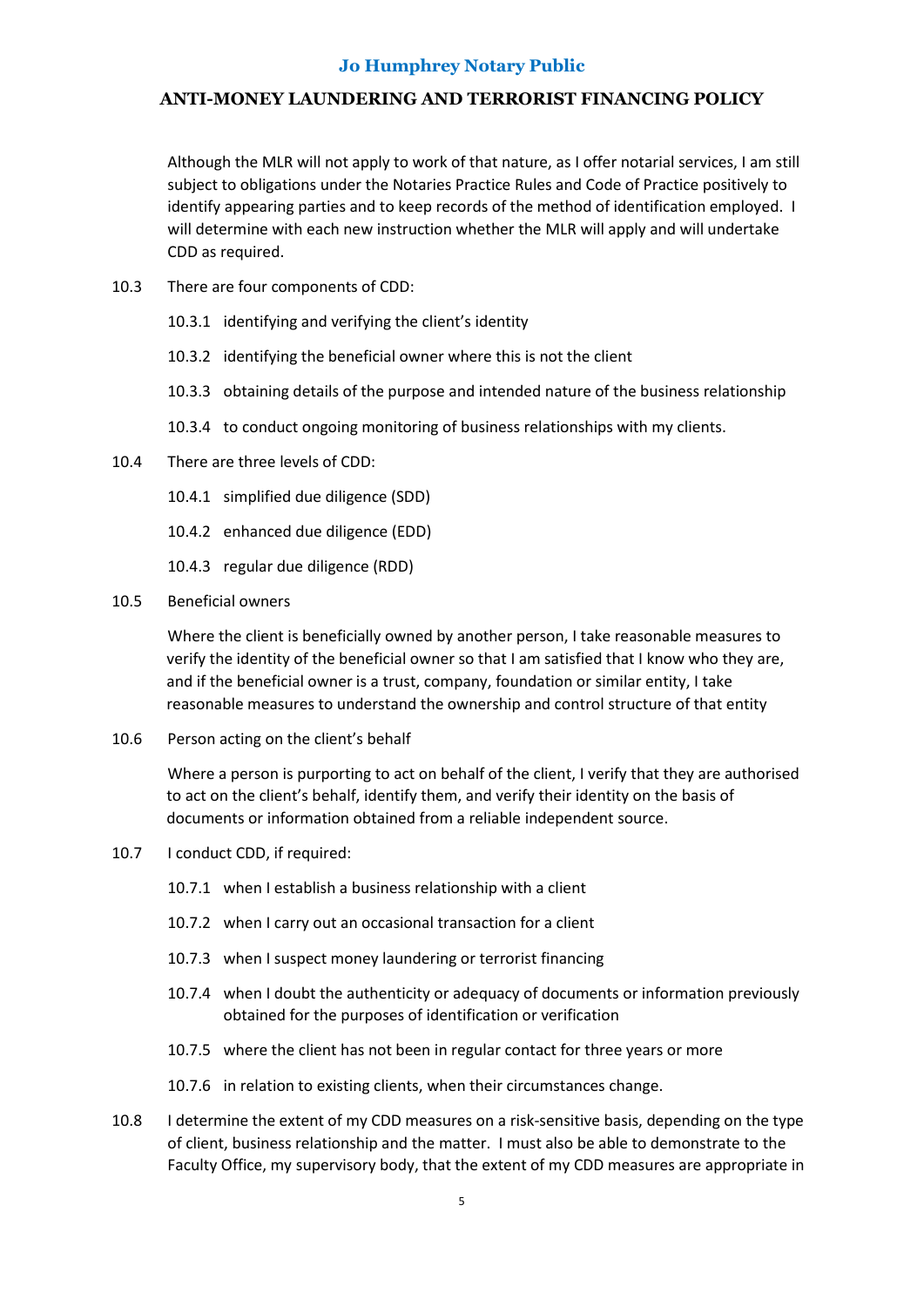# **ANTI-MONEY LAUNDERING AND TERRORIST FINANCING POLICY**

view of the risks of money laundering and terrorist financing identified in my risk assessment and as identified by the Faculty Office.

- 10.9 If I am not acting as a public certifying officer and the instructions fall within the list of transaction types set out in Regulation 12 of the MLR, I start by assessing the risk of money laundering or terrorist financing posed by the specific client and I decide the necessary level of CDD for the client itself.
- 10.10 I then go on to consider the risks associated with the business relationship, including the service, transaction, delivery channel risks, geographical risks and I take into account risks attached to certain sectors identified as being subject to an increased risk of corruption, for example, construction, mining and arms' manufacturing
- 10.11 I do not usually conduct the full CDD process for each new matter I open for an existing client. On those occasions, I consider the instructions I typically receive from the existing client and the type of work I'm being asked to do for the client in this instance. If the instructions have changed from the usual instructions I receive from that client, I start again from the beginning and re-assess the risk presented by the business relationship with that client.
- 10.12 Once I have completed my risk assessment, I decide what level of CDD to apply and what information and documentation I need from the client or from independent sources.
- 10.13 Sometimes clients are unable to provide standard verification documents, but if that is consistent with the client's profile and circumstances and I am not suspicious I consider accepting other forms of documentation from that client.

#### **11 CDD records**

I keep a copy of my risk analysis form and the supporting records. The documents are retained in line with my document retention policy.

# **12 CDD—different levels of CDD**

#### 12.1 Simplified due diligence (SDD)

SDD is a downwards adjustment of the level of measures I can take to comply with CDD requirements where the business relationship or transaction presents a low risk of money laundering or terrorist financing. I have to take into account my risk assessment, information provided by the Faculty Office and the risk factors set out in the MLR.

#### 12.2 Enhanced due diligence

EDD is high-level measures required to mitigate the increased risk presented by certain clients and certain transactions. I apply EDD measures and enhanced ongoing monitoring in any case identified as presenting a high risk of money laundering or terrorist financing in my risk assessment or by the Faculty Office, in any transaction with a person based in a high-risk third country, where the client is a PEP, where a client has provided false or stolen identification documentation and where I do not meet my client.

I use internet search engines to determine whether a client or its beneficial owner is a PEP.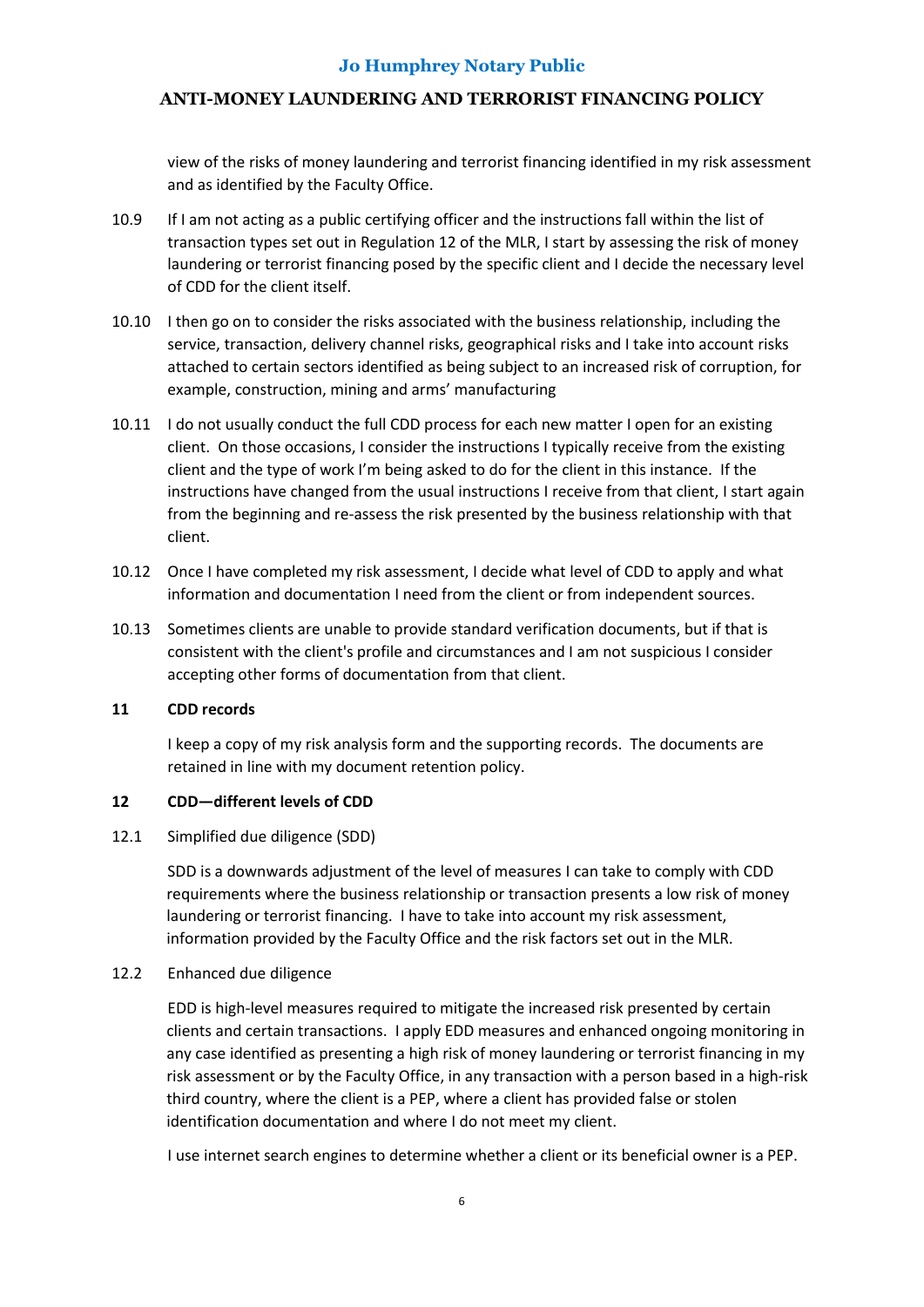# **ANTI-MONEY LAUNDERING AND TERRORIST FINANCING POLICY**

For transactions involving PEPs I:

- 12.2.1 consider whether there are any warning signs of corruption,
- 12.2.2 consider whether there is any evidence that government or state funds are being used inappropriately
- 12.2.3 take adequate measures to establish the source of wealth and the source of funds which are involved in the proposed business relationship or transaction
- 12.2.4 conduct enhanced ongoing monitoring of that client

For all other (non-PEP) high-risk clients I:

- 12.2.5 as far as I can, examine the background and purpose of the transaction
- 12.2.6 increase ongoing monitoring
- 12.2.7 seek additional independent, reliable sources to verify information provided by the client
- 12.2.8 take additional measures to understand the background, ownership and financial situation of the client and other parties to the transaction
- 12.2.9 increase the monitoring of the business relationship.

#### 12.3 Regular due diligence (RDD)

I apply RDD when SDD and EDD are not appropriate.

#### **13 CDD—beneficial owners**

- 13.1 Where the client is beneficially owned by another person, I:
	- 13.1.1 identify the beneficial owner and take reasonable measures to verify their identity and
	- 13.1.2 if the beneficial owner is a trust, company, foundation or similar entity arrangement, take reasonable measures to understand the ownership and control structure of that entity
	- 13.1.3 I obtain at least their name and record any other identifying details which are readily available or ask my client for the information. I assess the verification I need, taking into account the client's risk profile, any business structures involved and the proposed transaction.

#### **14 CDD—source of funds**

- 14.1.1 Scrutinising the source of funds is more than asking for the money to come from a bank account in the clients' name. I focus on understanding how the client can legitimately fund the transaction.
- 14.1.2 If I have any concerns about the source of funds, I consider whether I need to submit a SAR.
- **15 Where I cannot conclude the CDD exercise**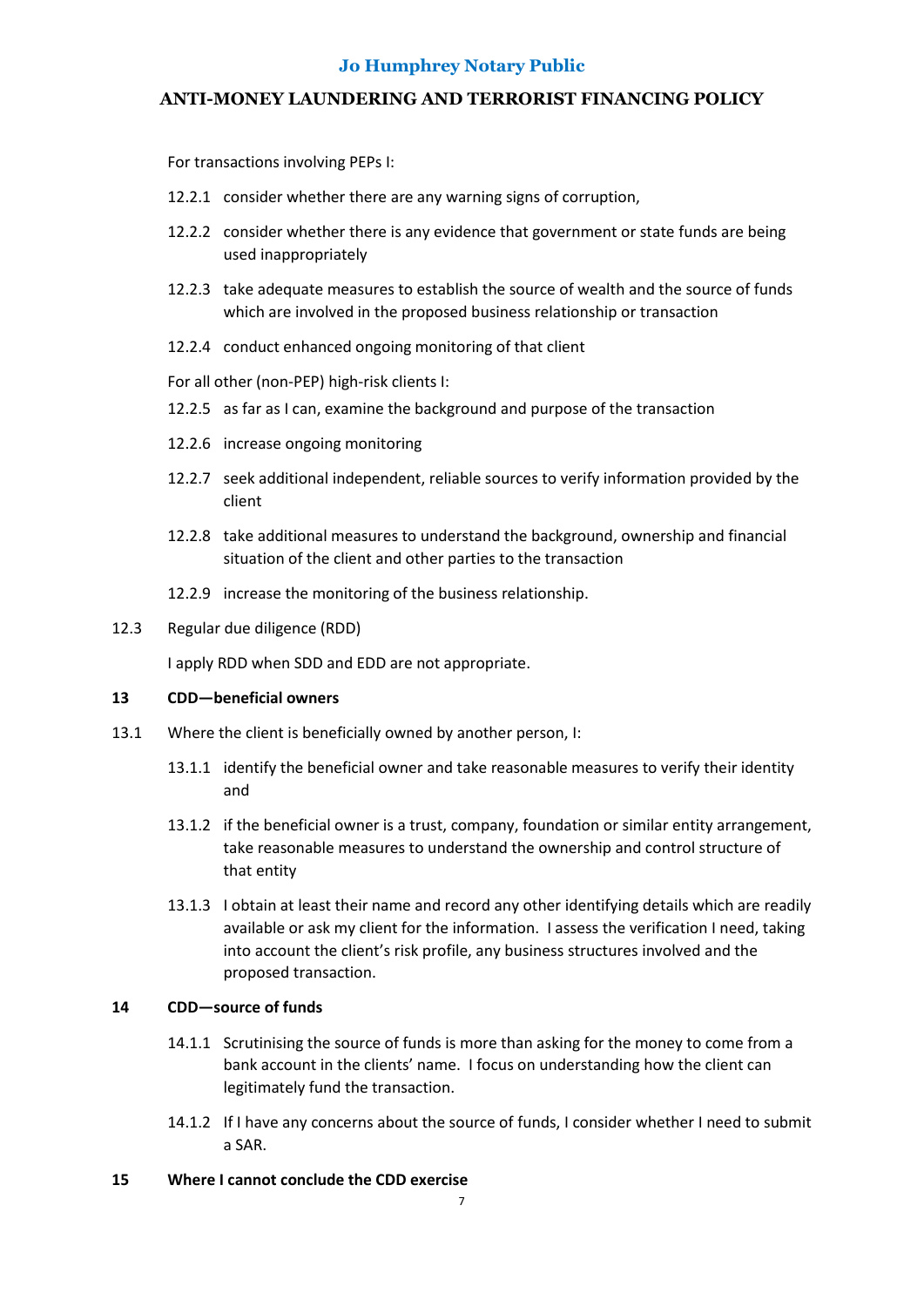## **ANTI-MONEY LAUNDERING AND TERRORIST FINANCING POLICY**

#### 15.1 I:

- 15.1.1 do not carry out a transaction through a bank account with the client or on their behalf
- 15.1.2 do not establish a business relationship or carry out an occasional transaction with the client
- 15.1.3 terminate any existing business relationship with the client
- 15.1.4 do not accept or return funds from the client or on the client's behalf
- 15.1.5 consider whether a SAR is required t be submitted to the NCA

#### **16 CDD—Reliance**

- 16.1 The MLR allow me to rely on a third party for the required CDD measures, however:
	- 16.1.1 they are very specific about exactly who I can and cannot rely on
	- 16.1.2 I remain liable for any failure in the third parties' application of those measures
	- 16.1.3 I am required to obtain from the third party all the information needed to satisfy CDD requirements and enter into written arrangements with that third party which enable me to obtain copies of any relevant documents and require the third party to retain those documents
- 16.2 It is my usual policy to refuse to let others rely on my CDD.

#### **17 CDD—ongoing monitoring**

17.1 Ongoing monitoring must be performed on all matters in order to detect unusual or suspicious transactions. I conduct ongoing monitoring by keeping in regular contact with my clients and I revisit the CDD I hold on them every three years.

#### **18 Payment of fees and receipt of transaction funds from a third party**

- 18.1 Where I cannot verify the source of the funds for a transaction or where there does not appear to be a legitimate reason for a third party to be paying, this may be a warning sign of money laundering or terrorist financing.
- 18.2 If the funds for a transaction or for my fees are coming from a third party, I check that the funds are coming from a legitimate source for legitimate reasons.

#### 19 **Cash payments**

I have a policy of occasionally receiving cash payments from clients for my fees, subject to a maximum of £200.00. I note that payments of my legal fees are exempt from the provisions of the MLR in the Legal Sector Guidance. I have a policy of never accepting cash in relation to a transaction, save in relation to my fees.

#### **20 Training and awareness**

I will be trained on the law relating to money laundering and terrorist financing at least every 2 years.